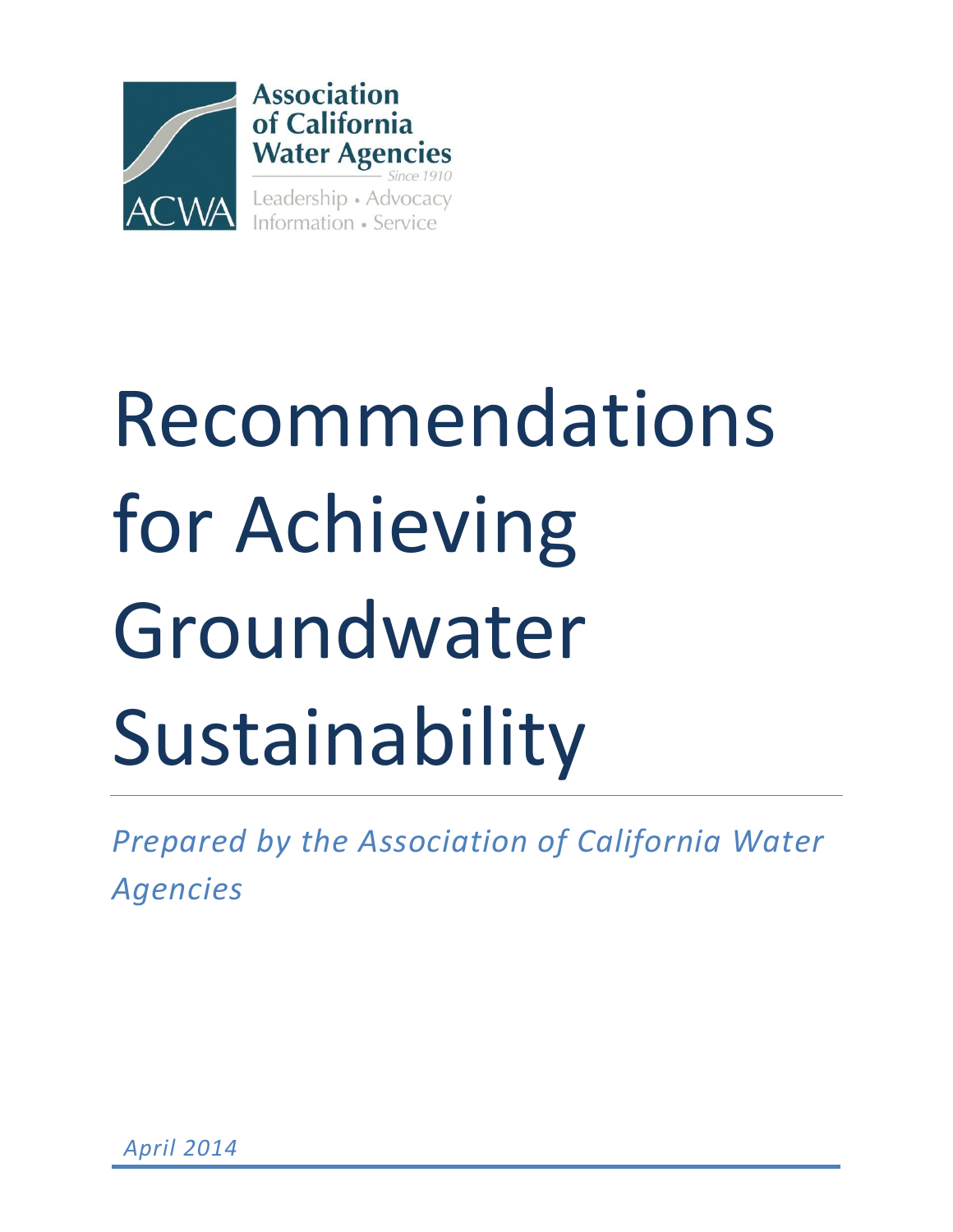# Recommendations for Achieving Groundwater Sustainability

## **I. Introduction and Background**

The Association of California Water Agencies (ACWA) has prepared these recommendations in response to growing concern about potentially unsustainable groundwater level declines, local subsidence and degraded groundwater quality in some subbasins and widespread recognition that further action is required to promote and achieve groundwater sustainability throughout California.

Most groundwater basins in the state are under sound local and regional management; some, however, are not. Local control of groundwater continues to be the most effective form of management, even in areas where sustainability concerns have emerged and must be addressed. Existing authorities and requirements for managing groundwater basins provide a strong foundation, but achieving more sustainable management requires additional tools to augment that foundation. The Brown Administration also has recognized the need for additional tools, noting in its California Water Action Plan (January 2014) that sustainable groundwater management can be improved by ensuring "that local and regional agencies have the incentives, tools, authority and guidance to develop and enforce local and regional management plans that protect groundwater elevations, quality and surface watergroundwater interactions."

In many areas, including parts of the San Joaquin Valley, overdraft has been and continues to be exacerbated by a significant reduction in available surface water supplies over the past two decades. The inability of the State Water Project and the federal Central Valley Project to reliably deliver contracted water supplies has eliminated a substantial amount of surface water that once played a key role in recharging groundwater basins. In many cases, demand for groundwater is directly related to the reliability and availability of surface water supplies. The loss of reliable surface water supplies means that past investments in local and regional water systems – and the agricultural, urban and environmental water uses long supported by conjunctive management of surface water and groundwater resources – are now at risk.

To be sure, there are instances where unchecked new groundwater demands in unmanaged areas are putting new stresses on groundwater resources, sometimes with devastating effects on other users within the same basin or even in a neighboring basin that is being well managed. Like the loss of surface water supplies, this presents an untenable situation that simply must not go unaddressed.

This document outlines ACWA's suggested approach for achieving groundwater sustainability and identifies incentives, tools and authorities required to implement that approach. The recommendations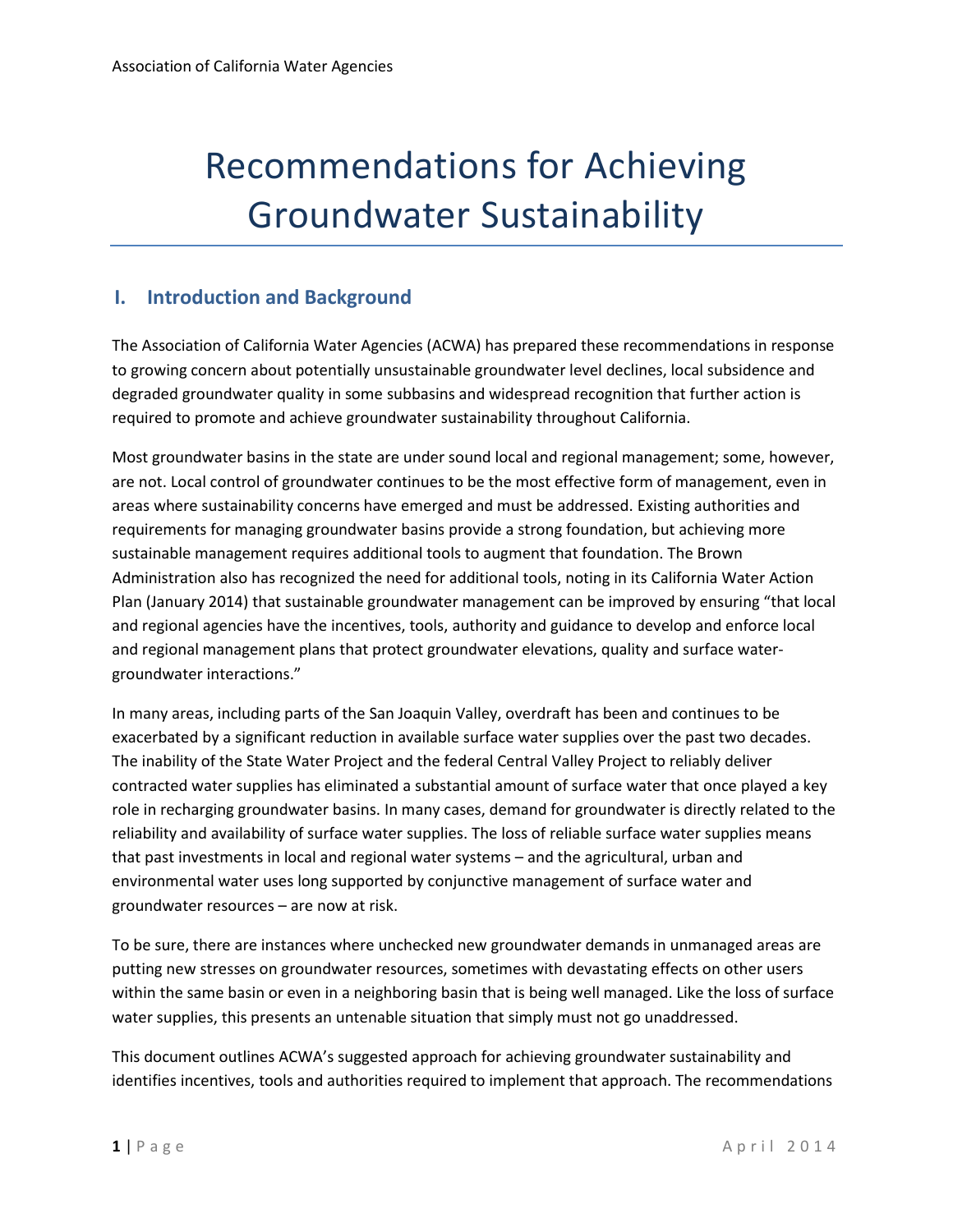provided here are focused primarily on basins and subbasins defined by the Department of Water Resources' California Groundwater Bulletin 118.

Fractured bedrock and other settings that fall outside of basins and subbasins defined by Bulletin 118 are not the focus of these recommendations. Groundwater extractions in these settings typically are site-specific or condition-specific and lack connection to areas covered by a local or regional groundwater management plan. As such, they present unique issues and warrant special consideration outside the scope of this document.

ACWA's recommendations build on the Association's Board-adopted Groundwater Management Policy Principles (March 2009) and ACWA's landmark document, "Sustainability from the Ground Up: A Framework for Groundwater Management in California" (April 2011), which provided an in-depth look at groundwater management in California and recommended proactive steps to advance groundwater sustainability.

ACWA recognizes that various legislative changes are needed to provide the authorities necessary to implement many of these recommendations. Given the importance and complexity of state policy in this area, any necessary changes should be proposed and considered through the normal legislative process for policy bills, as opposed to through the budget trailer bill process. The policy bill process will provide more time for thoughtful deliberation on the legislation and will allow for increased transparency and stakeholder input.

Implementing the following recommendations will significantly improve groundwater management capabilities where they are deficient, accelerate the achievement of sustainability by local and regional entities, and guide enhanced state support where needed.

# **II. Policy Objectives for Achieving Groundwater Sustainability**

The following policy objectives must be advanced simultaneously to ensure groundwater sustainability in California.

- 1) **Enhance Local Management.** Groundwater basins should continue to be managed by local and regional agencies with input from local stakeholders through a local or regionally-developed and administered Groundwater Management Plan (GMP).
- 2) **Establish Mandatory Minimum Groundwater Management Plan Requirements and Increased Authorities.** Local groundwater management planning must become uniformly consistent with or functionally equivalent to requirements laid out in SB 1938 (Machado, 2002) (Water Code Section 10753 et seq.). Additionally, Section III below identifies sustainability timeframes (Recommendation 1) and additional tools and authorities (Recommendation 5) needed to advance sustainable management.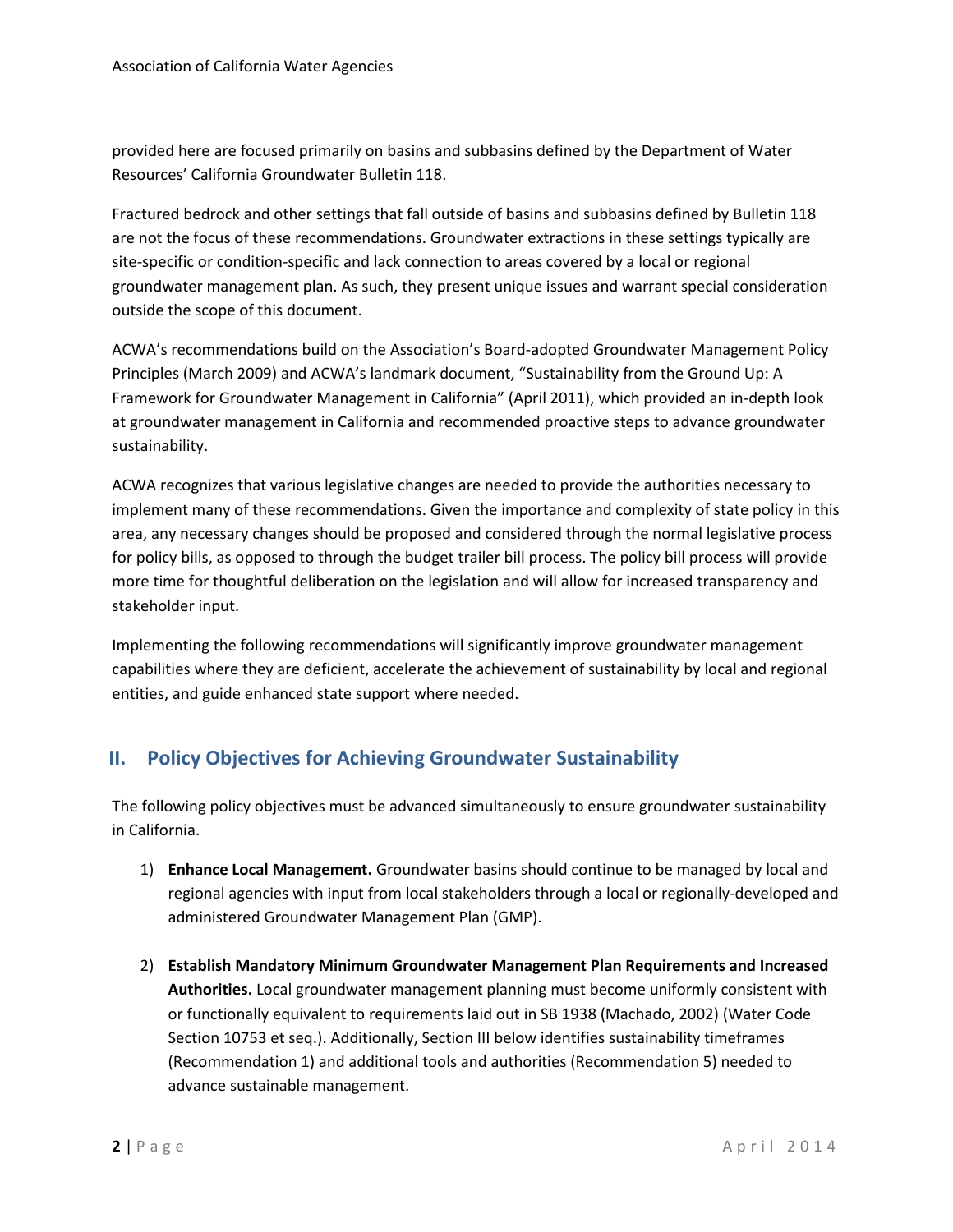- 3) **Avoid or Minimize Subsidence.** In areas where groundwater pumping is resulting in subsidence at levels causing damage or risk of damage to overlying infrastructure that affects parties outside of an existing management area, additional land use planning, engineering, capital improvement and monitoring and reporting requirements -- including possible pumping restrictions in the impacted area -- should be implemented by the local or regional groundwater management agency.
- 4) **Assess Groundwater Connection to Surface Waters.** GMPs should include an evaluation of the relationship the surface water source has to groundwater levels and quality in the subbasin or basin and identify the impacts, if any, on the surface water source and its related public benefits.
- 5) **Improve Data Availability.** Many groundwater management agencies currently monitor and collect groundwater data to implement successful groundwater management strategies to address overdraft conditions or concerns. Consistent with their GMPs, groundwater management agencies should collect appropriate management data and make it publicly available both locally and to the state through the Department of Water Resources' (DWR) California Statewide Groundwater Elevation Monitoring (CASGEM) program.
- 6) **Increase Groundwater Storage.** Storing surface water in underground storage basins is necessary to optimize use of the state's limited and highly variable water supplies. This need will only increase with climate change. California must take aggressive steps to develop significant new groundwater storage and conjunctive use projects, including potential state funding for local project capital costs.
- 7) **Remove Impediments to Recharge.** Coordinated and planned use of surface water, recycled water, stormwater and groundwater resources to maximize the availability and reliability of water supplies is an essential management method. Policies that are impediments to groundwater recharge should be evaluated and revised as necessary.
- 8) **Do No Harm.** In many areas of the state, sustainable local and regional groundwater management is being accomplished successfully. Contemplated changes to groundwater management statutes and other potential requirements should not impose additional undue burdens or mandates in these areas.
- 9) **Reassess Surface Water Reallocations.** Actions by the State Water Resources Control Board (SWRCB) to reallocate surface water supplies to dedicated instream uses and water quality certification requirements have affected and will continue to affect to a significant degree the management and sustainability of groundwater basins in areas that previously relied on that surface water. Consequently, implications for groundwater management should be considered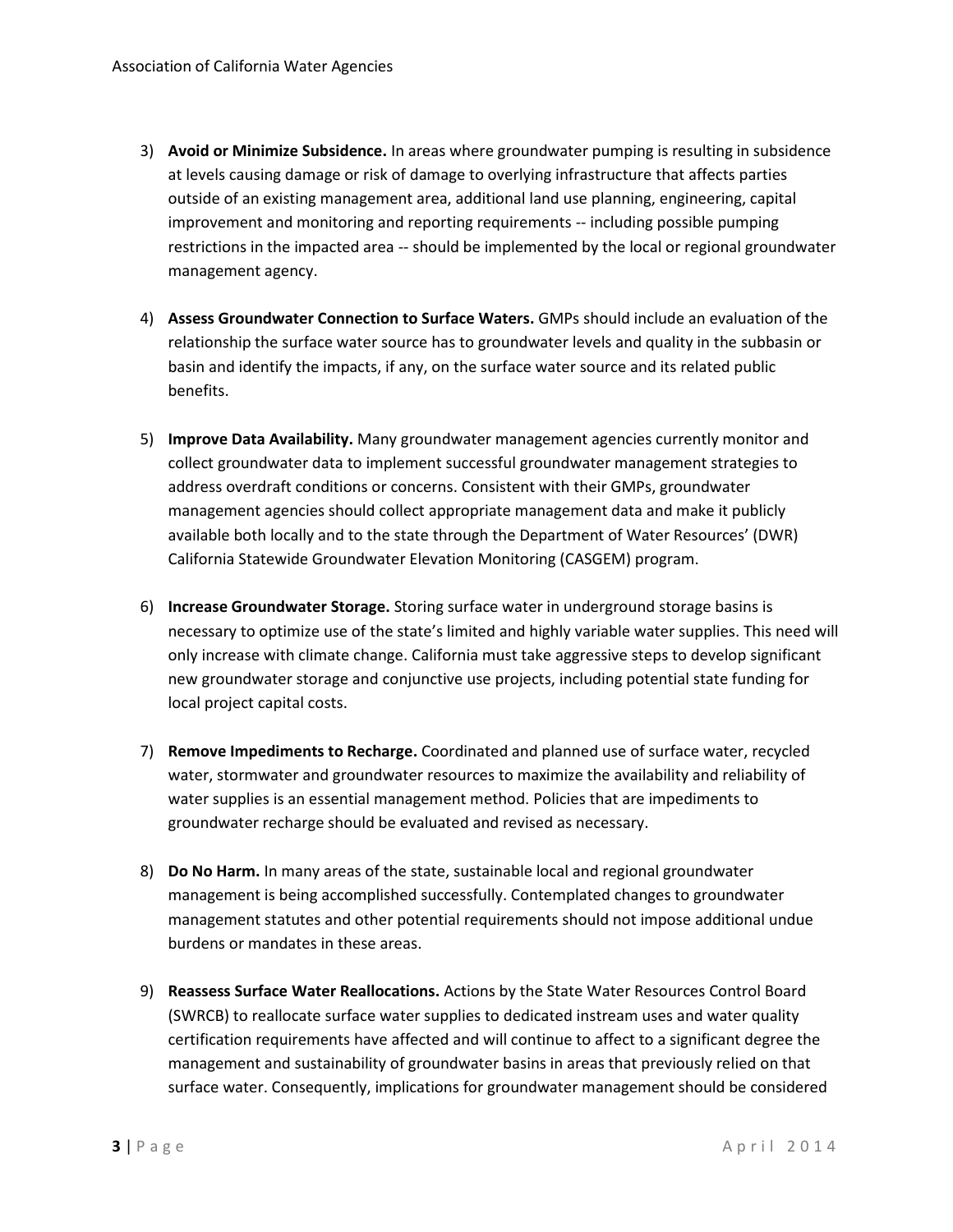explicitly when the SWRCB undertakes its balancing of beneficial uses of water in the broad public interest.

- 10) **Provide State Financial and Technical Assistance.** The state, through DWR, should provide significant new financial assistance and technical support to local and regional agencies for improving or developing GMPs. Developing management capacity in currently unmanaged areas should be the first priority.
- 11) **Provide a "Backstop."** SWRCB authority should be applied only where local agencies are unwilling or unable to sustainably manage the groundwater resource despite having the tools and authorities to do so and when an appropriate period of time has passed (considering the unique management issues and geology/hydrology of the subbasin or basin) without demonstrated progress toward sustainability. The SWRCB should intervene as a last resort, in carefully prescribed circumstances and for limited duration, and should restore local control at the earliest opportunity.

# **III. Recommended Administrative and State Legislative Actions**

ACWA recommends the following administrative and state legislative actions to help achieve the above policy objectives. Actions should be prioritized to address critical, rapidly deteriorating basins or subbasins through a combination of capacity building, technical assistance and financial support. New requirements and new local and regional authorities should be established where needed to initiate and implement effective GMPs.

## **1. Adopt State Definition of "Sustainable Groundwater Management"**

 $\overline{\phantom{a}}$ 

The state should adopt a definition of "sustainable groundwater management" in statute. ACWA recognizes this is a complex issue that must take into account spatial and time scale considerations, multiple resource management objectives and stakeholder perspectives.

In its 2011 Groundwater Framework, ACWA developed the following definition of sustainability in the context of groundwater:

## ACWA 2011 Definition of "Sustainability"

*Actively managing the resource at the local level in a way that satisfies the needs of both the*  environment and the economy while ensuring the continued health of the basin.<sup>1</sup>

ACWA also agrees with and has cited the following definition developed by the United States Geological Survey (USGS):

**<sup>4</sup>** | P a g e A p r i l 2 0 1 4 <sup>1</sup> ACWA (2011). *Sustainability From the Ground Up: Groundwater Management in California – A Framework p.7*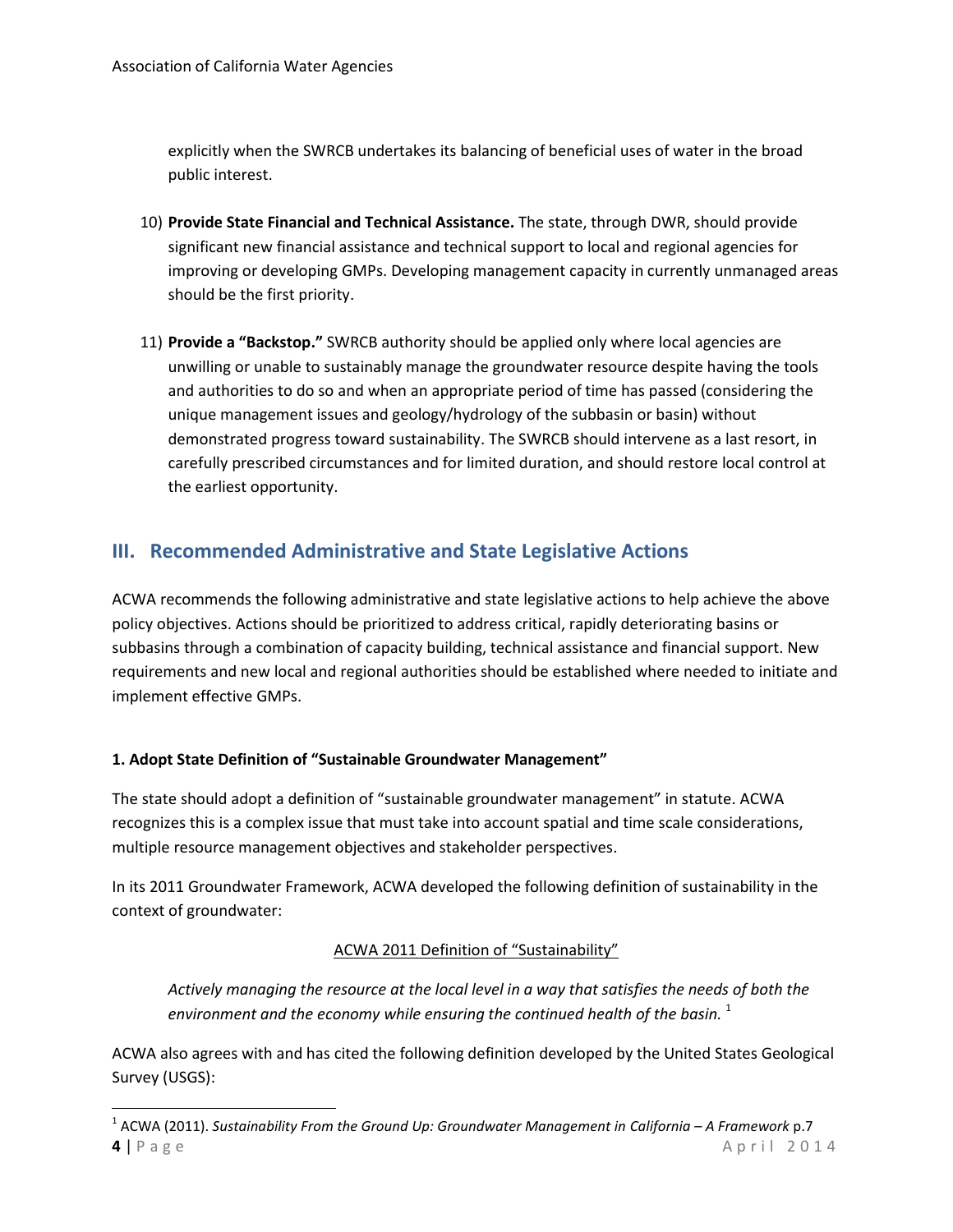#### United States Geological Survey: "Sustainability of Groundwater Resources"

## *Development and use of groundwater in a manner that can be maintained for an indefinite time*  without causing unacceptable environmental, economic, or social consequences.<sup>2</sup>

Sustainability by nature implies a perpetual timeframe. In this context, ACWA recommends the following updated definition to underscore that sustainable groundwater management requires a longterm and continuous investment in effective planning and implementation.

#### Proposed State Definition of "Sustainable Groundwater Management"

*"Sustainable groundwater management" is the management and use of groundwater in a manner that can be maintained during the planning and implementation horizon without causing unacceptable related environmental, economic or social consequences through the development, implementation and updating of plans and programs based on the best available science, monitoring, forecasting and use of technological resources.*

Local or regional GMPs should be required to develop subbasin or basin-relevant indicators and performance metrics that could be used by DWR and the SWRCB to evaluate objectively the plans' ability to achieve progress toward "sustainable groundwater management."

#### **2. Prioritize Unmanaged Basins or Subbasins**

The state must identify and prioritize action based on the severity of groundwater threats in basins and subbasins that are not currently being managed by local or regional agencies. DWR should be directed to identify those basins or subbasins that are designated as "medium" or "high" priority based on the CASGEM basin prioritization study (2013) and that are not currently being managed by a local or regional groundwater management agency or that are not currently covered by a comprehensive (meaning complete coverage of the basin or subbasin) local or regional GMP (or functional equivalent). DWR also should identify other specific areas where groundwater use is creating damage or significant risk of damage to overlying infrastructure (conveyance, transportation, flood channels, distribution systems, etc.) external to that of the management agency that is not being addressed currently and where groundwater management assistance may be warranted.

#### **3. Adopt Uniform Minimum Requirements for Groundwater Management Plans and Implementation**

The state should adopt uniform minimum requirements for GMPs for all basins or subbasins (with the exception of adjudicated basins or subbasins). Existing local and regional GMPs in basins or subbasins statewide should be reviewed and updated by the local or regional groundwater management agency to meet the following requirements:

 $\overline{a}$ 

**<sup>5</sup>** | P a g e  $\overline{a}$  | P a g e  $\overline{b}$  | P a g e  $\overline{a}$  | P a g e  $\overline{a}$  | P a g e  $\overline{a}$  | P a g e  $\overline{a}$  | P a g e  $\overline{a}$  | P a g e  $\overline{a}$  | P a g e  $\overline{a}$  | P a g e  $\overline{a}$  | P a g e  $\overline{a}$  | P a g 2 Alley, W.M., Reilly, T.E., and Franke, O.L. (1999). *Sustainability of Ground-Water Resources: U.S. Geological Survey Circular* 1186.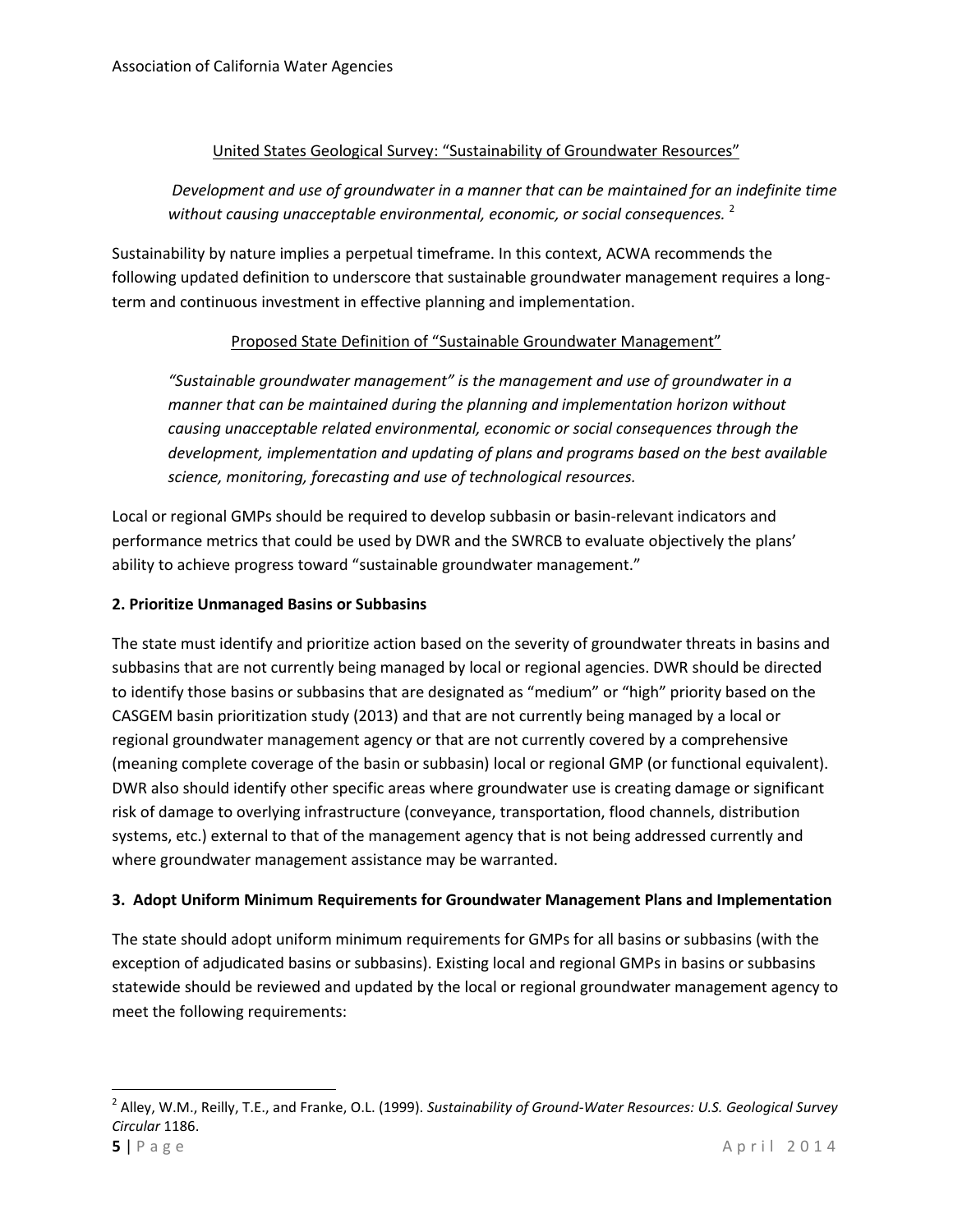- a) **Planning Boundary.** The optimum unit for groundwater management should be a subbasin as defined by DWR Bulletin 118. Preferably, each subbasin should be covered by only one GMP. Where multiple existing plans cover different portions of a subbasin or basin, they should demonstrate coordination such that the goals and basin management objectives of respective GMPs are complementary in their contribution to basin sustainability and do not conflict or impede management activities of neighboring groundwater management agencies. All lands overlying the subbasin should be subject to the provisions of the locally-adopted GMPs. A groundwater management planning agency should be authorized to incorporate into its existing GMP neighboring areas overlying its subbasin not already covered by another GMP. A subbasin boundary may be adjusted to address hydrologic conditions and other features of the subbasin, based on a technical analysis supporting the boundary adjustment and in consultation with adjacent subbasin groundwater management agencies and DWR. If groundwater users in a portion of a subbasin outside of the jurisdictional boundary of a groundwater management agency choose not to participate in a GMP, they should be required to prepare an individual GMP and be subject to SWRCB intervention as described in Recommendation 7 in this section.
- b) **Plan Standards.** GMPs should satisfy SB 1938 (Water Code Section 10753 et seq.) standards or their functional equivalent, including basin management objectives associated with groundwater quantity and quality, as well as subsidence and monitoring programs that meet the sustainability objective discussed above. Existing GMPs that do not meet SB 1938 standards should be required to be updated to satisfy them.
- c) **Compliance Requirements.** GMPs in basins or subbasins designated by DWR as "medium" or "high" priority based on the CASGEM basin prioritization study should be updated and adopted by local and regional agencies within five years of establishment of the mandatory minimum standards. GMPs should not be required in "low" priority basins or subbasins but should be encouraged and supported. GMPs should be required if a "low" priority basin or subbasin is subsequently reclassified as "medium" or "high." GMPs should include an implementation schedule and best management practices and tools to ensure local and regional agencies can verify progress toward achievement of quantifiable basin management objectives, resulting in sustainable groundwater management.
- d) **Sustainability Timeframe.** GMPs should be developed to ensure that sustainable groundwater management (defined above) will be achieved over a specific timeframe, which must be long enough to be feasible and provide for implementation success (groundwater moves extremely slowly), yet short enough to spur committed action. GMPs should include an analysis demonstrating that implementation of the basin management objectives should achieve sustainable groundwater management in the basin or subbasin within 20 years. GMPs should include a planning and implementation horizon of at least 50 years. Extensions beyond the 20 year sustainability timeframe may be necessary in some instances based on particular circumstances; but in no case should an extension exceed 10 years (30 years total).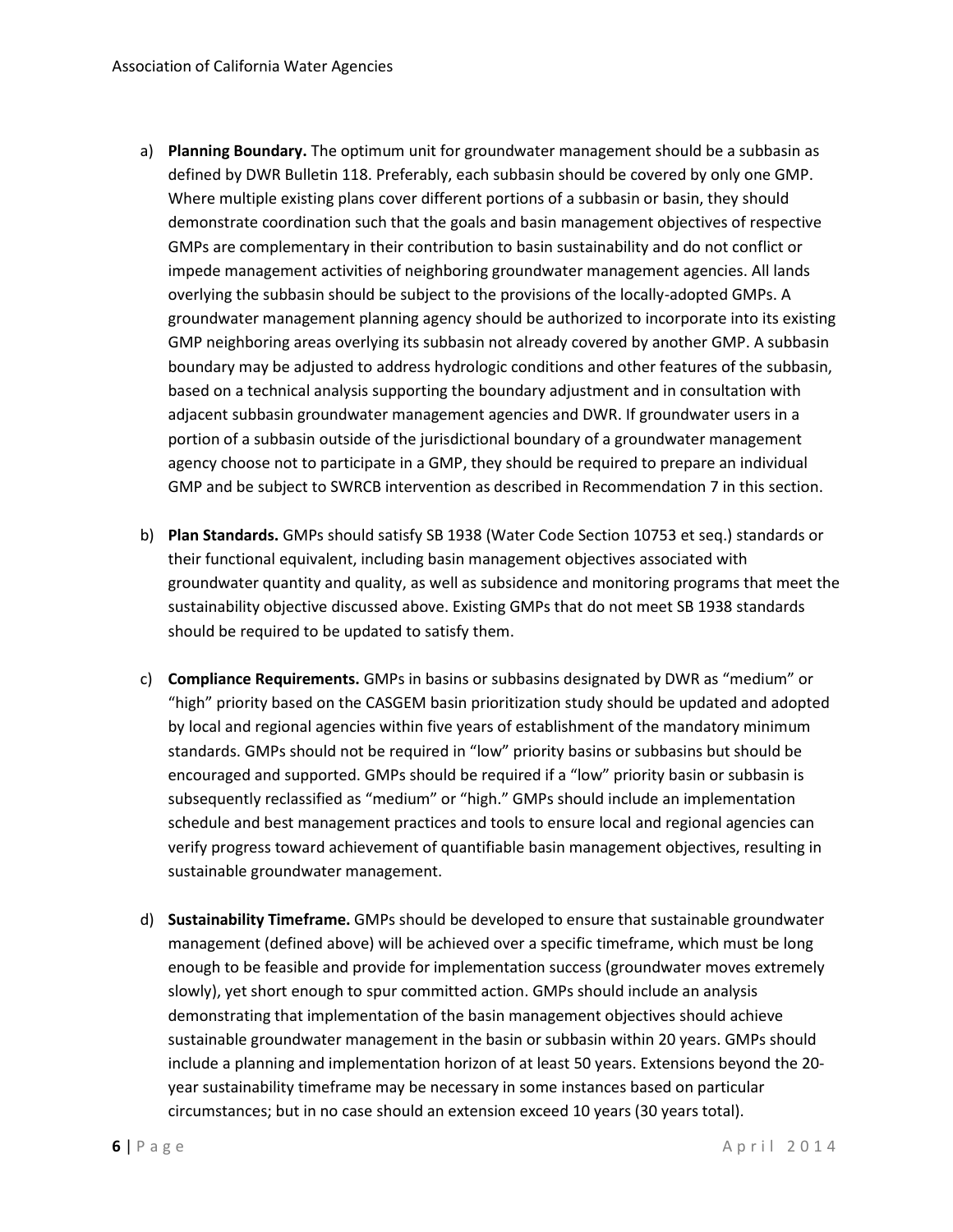- e) **Groundwater Extraction Prohibition.** Extraction of groundwater for newly developed lands (including agricultural plantings) outside of groundwater management areas is a significant issue. Unless covered by a GMP, groundwater extractions for new development (commercial, multi-family residential or industrial) or new plantings of permanent crops should be prohibited in "medium" and "high" priority groundwater subbasins. (This provision should not apply to single-family domestic wells.) As discussed below, this requirement should be administered through a locally-administered well permitting process.
- f) **Technical Review and Approval.** GMPs should be subject to technical review for adequacy by DWR and should be approved, conditionally approved or determined to be inadequate and returned for revision within six months. GMPs that are determined to be inadequate should be revised and resubmitted to DWR within six months. For GMPs that continue to be determined to be inadequate, the SWRCB should intervene and impose an adequate GMP (after a public hearing) as necessary to ensure progress toward sustainability of the subbasin or basin. (See Recommendation 7 below.)
- g) **Performance Reporting.** Performance reports for all GMPs comparing current status to basin management objectives should be submitted to DWR annually. Summaries of monitoring data should be made available regularly to DWR's CASGEM program and locally to basin or subbasin stakeholders through web-based applications or similar methods.
- h) **Performance Review.** GMPs and performance reports for subbasins identified through CASGEM as "medium" and "high" priority areas should be subject to review by the SWRCB on a periodic basis (every five years) to ensure that they are meeting performance metrics and are progressing toward or have achieved sustainable groundwater management.

#### **4. Develop Best Management Practices**

DWR should be directed to develop a best management practices (BMPs) guidebook that would provide a "toolbox" for local and regional groundwater management agencies to facilitate completion of effective GMPs and provide a template for evaluation of their adequacy. This BMPs guidebook should be developed using a robust and inclusive stakeholder process (similar to the process already in place to develop guidance for preparation of Urban Water Management Plans or Agricultural Water Management Plans). Example BMPs from existing successful GMPs should be considered, along with best practices proposed by groundwater management professionals, associations, academia and other sources.

GMPs would not be required to incorporate all of the identified BMPs. The local or regional groundwater management agency would select BMPs for inclusion in the GMP that would result in a sustainablymanaged subbasin or basin. Additionally, the local or regional agency could develop or adopt alternative practices that would result in a sustainably-managed basin or subbasin.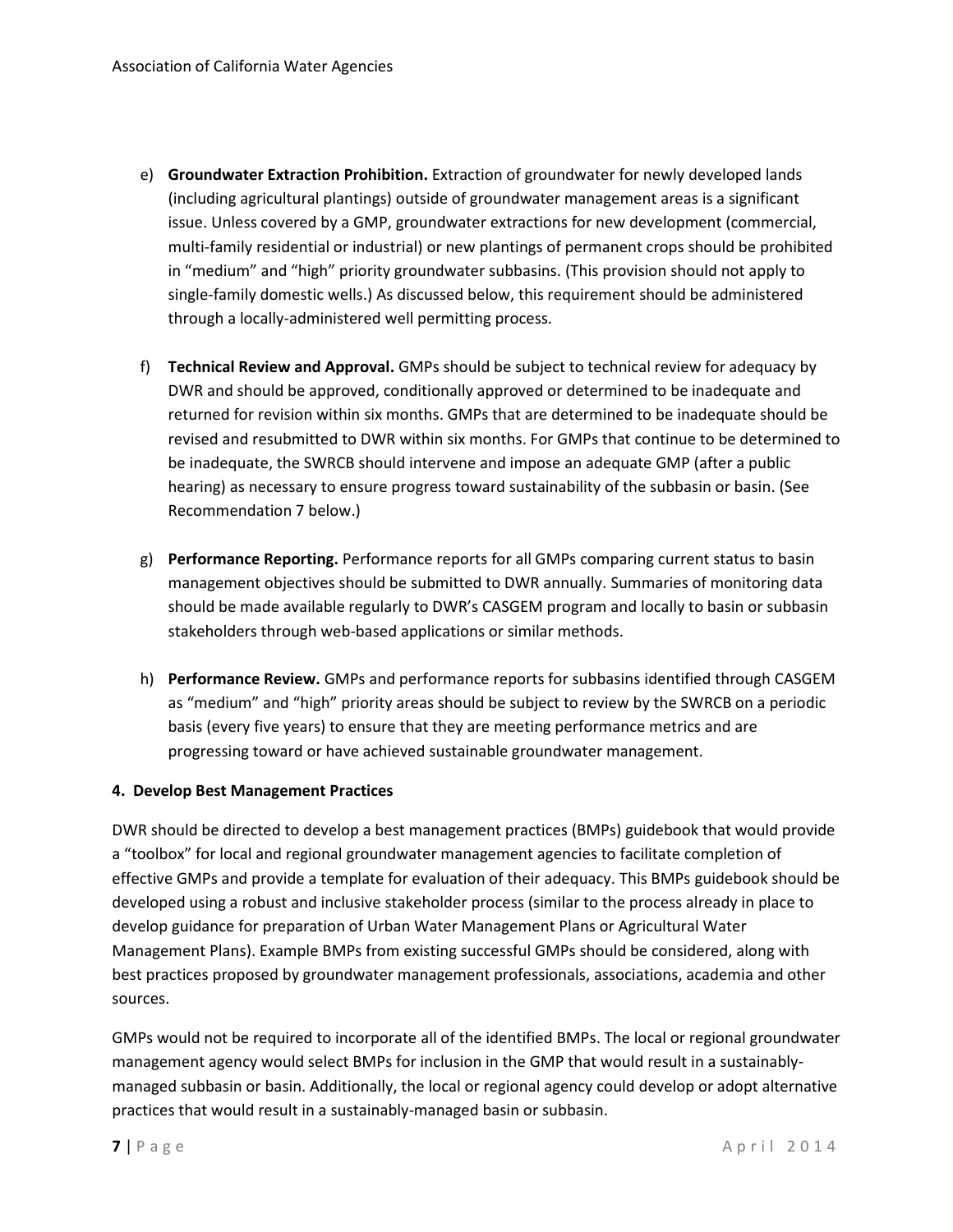The BMPs guidebook should include, but not be limited to, the following elements:

- a. **Illustrative Quantifiable Basin Management Objectives.** Methods for developing quantifiable basin management objectives relevant to the conditions of a particular subbasin, which could include but not be limited to: groundwater quantity assessment and monitoring, annual operational parameters for exercising the subbasin, drought management, aquifer recharge (both direct and indirect) and storage, groundwater quality, percolation capability or injection levels, land subsidence and characterization of surface water-groundwater relationships based on subbasin-specific hydrological analysis.
- b. **Subbasin Boundary Adjustment.** Methods for conducting subbasin interconnectivity analysis and adjusting subbasin boundaries. This could be similar to the Integrated Regional Water Management (IRWM) boundary determination and acceptance process administered by DWR.
- c. **Groundwater Monitoring.** Methods for implementing groundwater monitoring programs for groundwater elevation, extraction, aquifer recharge, change in storage and water quality.
- d. **Well Permitting.** Administrative methods for well permitting, well construction and well abandonment.
- e. **Groundwater Recharge.** Protocols for evaluating and implementing spreading basin and storage projects, for example: stormwater capture and related potential treatment and recharge projects, on-farm return systems, multi-objective flood control and habitat restoration projects and other methods to increase groundwater supplies.
- f. **Sustainability Indicators.** Methods to develop and apply locally relevant sustainability indicators that can be used to demonstrate sustainable groundwater management (as defined above).
- g. **Overdraft Measures.** Taking into account that some groundwater management agencies "exercise" their basins and utilize regular groundwater withdrawals and drawdown ("managed overdraft") as tools within a comprehensive multi-source, multi-year planning horizon, methods should be identified to develop locally relevant measures of "overdraft" and "critical condition of overdraft." DWR Bulletin 118 definitions provide reasonable guideposts for consideration. The definition of "overdraft" in Bulletin 118 is "the condition of a ground water basin where the amount of water extracted exceeds the amount of ground water recharging the basin over a period of time," and "critical condition of overdraft" is defined as water management practices that "would probably result in significant adverse overdraft-related environmental, social, or economic effects."
- h. **Public Review Process.** Protocols for conducting open, inclusive and transparent stakeholder and public review processes in the development, implementation and administration of a GMP.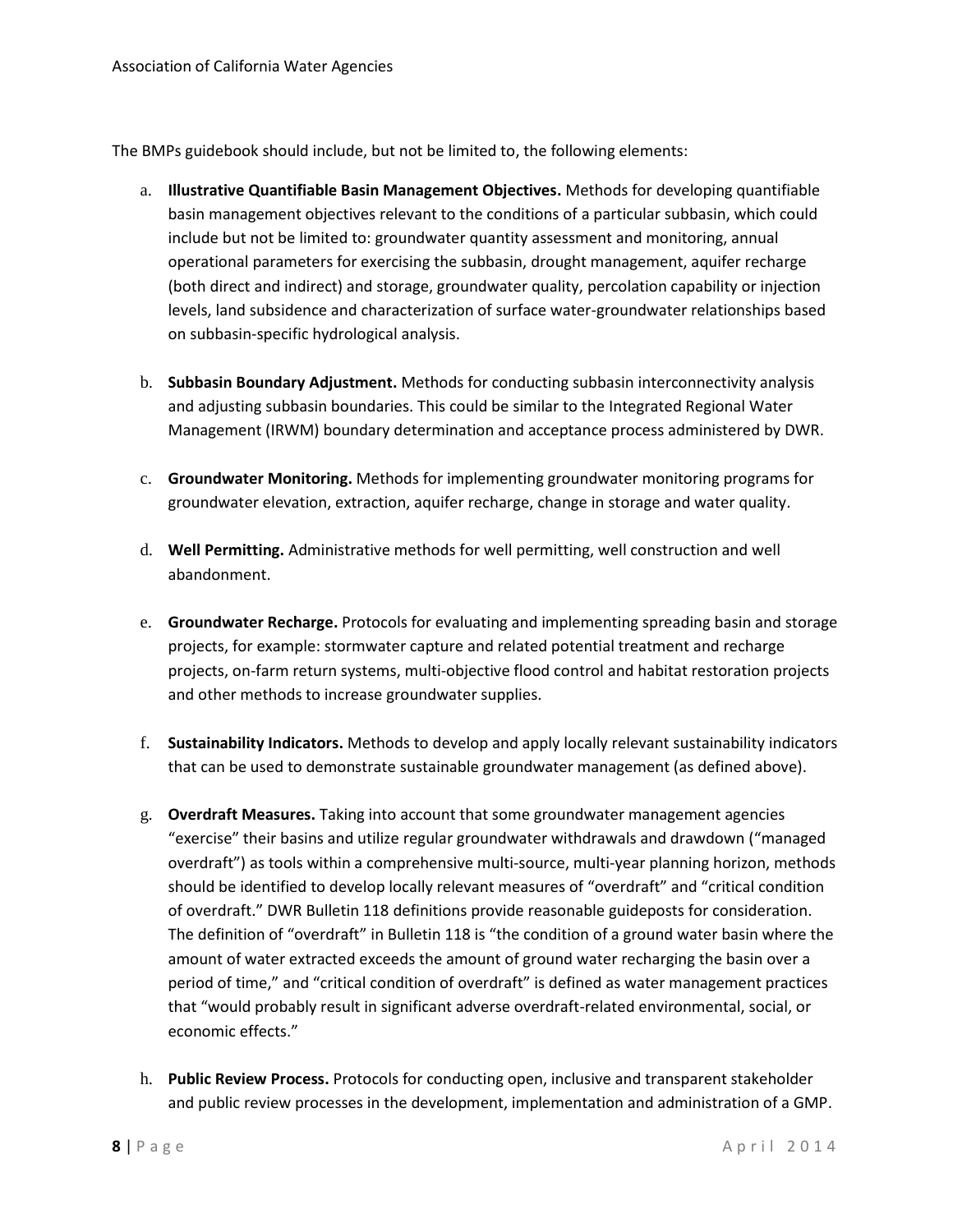- i. **Governance Structures.** Examples of governance structure options that could be used to prepare and manage GMPs based on the specific conditions and needs of the basin or subbasin, or where joint governance or coordination of multiple GMPs is necessary or preferable. In the latter instance, governance options may include, but are not limited to, a Joint Powers Authority (JPA), a Memorandum of Understanding ( MOU) among existing agencies, an IRWM planning group, a newly created special district, any of which may include a locally-authorized Watermaster, or some other appropriate local or regional governance entity.
- j. **Data Collection and Reporting.** Protocols and standards for conducting adequate data collection and reporting of groundwater elevations, water quality, subsidence levels and surface watergroundwater relationships to verify progress toward basin management objectives. The BMPs should include recommended quality control and quality assurance protocols.
- k. **Demand Management.** Examples of potentially applicable demand management programs including, but not limited to, use of irrigation and water use efficiency technology, land retirement programs, conservation easements and related incentives, pumping restrictions, tiered allocation of usable groundwater and closer integration with demand management programs contained in Urban Water Management Plans or Agricultural Water Management Plans of agencies within GMP areas.

#### **5. Enhance Local and Regional Agency Authority**

Local and regional groundwater management agencies need enhanced authority to successfully implement their GMP basin management objectives to achieve sustainable groundwater management. Although some types of local or regional groundwater agencies or forms of governance are currently authorized and already may be using some of the following authorities, this is generally the exception rather than the rule. Local and regional groundwater management agencies statewide should be granted all of the following authorities and be empowered to select the ones they determine to be necessary and most effective to implement their GMPs.

- a) **Groundwater Management Fees.** Groundwater management agencies need to fund required planning and administrative activities, data collection and reporting, acquisition of supplemental water for replenishment, acquisition of lands or easements to reduce demand, and implementation of BMPs. Local or regional agencies should be granted authority to impose fees or assessments based on estimates or reports of groundwater use or other means in compliance with existing state law. Legislation may be needed to address current barriers to imposing local groundwater-related fees. (See Recommendation 6.)
- b) **Groundwater Allocation and Extraction Limits.** The rights of individuals to pump groundwater should be subject to responsible management regulations by groundwater management agencies in much the same way that the use of property is subject to land use regulations by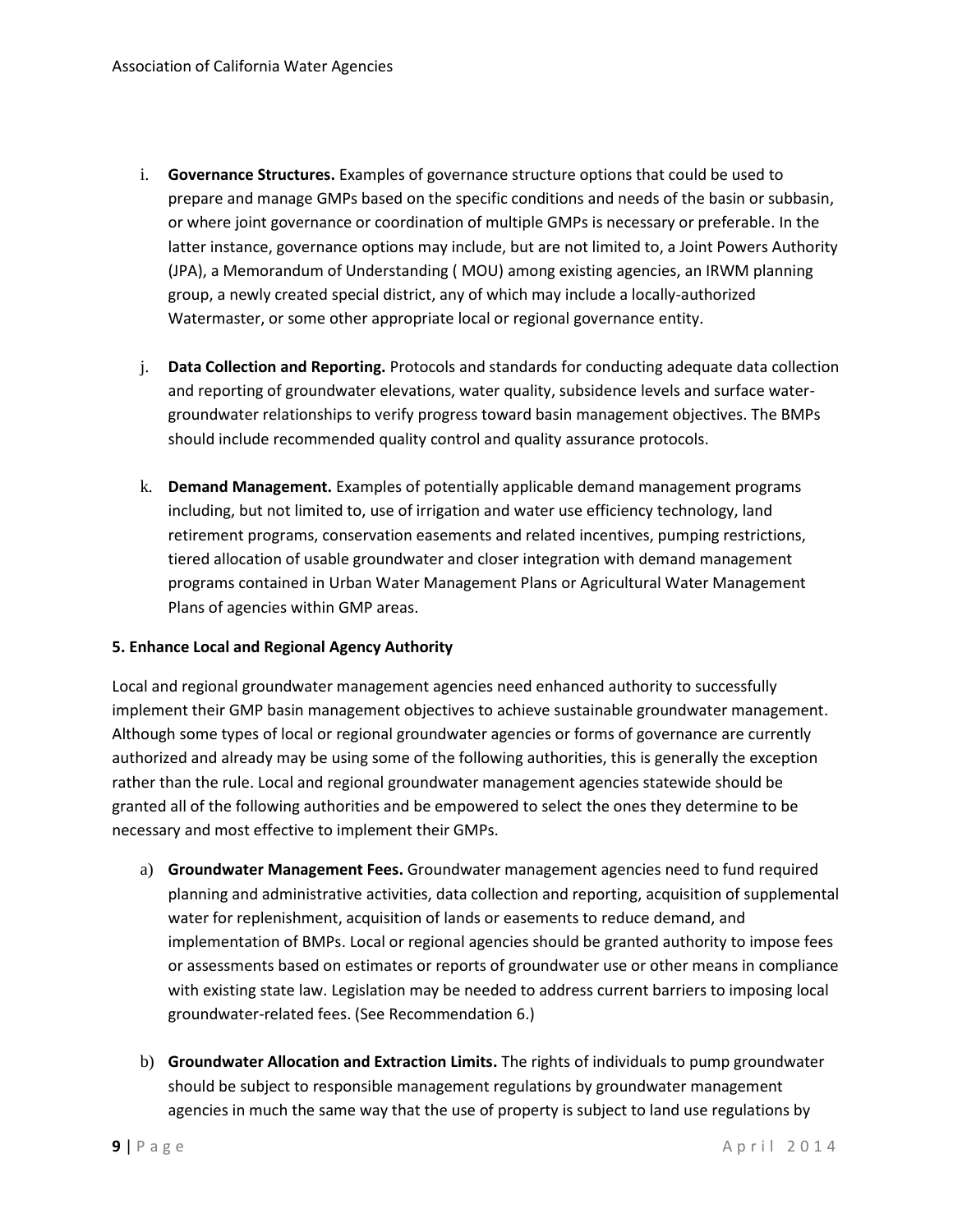cities and counties. Groundwater management agencies should be authorized to monitor or estimate groundwater use within a basin or subbasin and impose allocation programs or pumping restrictions in time or amount, create exemptions for small or disadvantaged users, or to develop tiered pricing or other market-based means to implement basin management objectives and ensure sustainable groundwater management. Allocation and extraction limits may raise a significant issue with respect to groundwater rights and legal priorities among groundwater users. Further legal analysis and discussion of such issues is necessary to ensure these tools and authorities can be implemented in a legally defensible manner.

- c) **Well Permitting.** Some local or regional groundwater management agencies manage well permitting programs. In other cases counties manage well permitting programs that may or may not be implemented cooperatively with groundwater managers. Where well permitting programs are lacking or need significant improvement to provide essential management information to implement GMPs and basin management objectives, local or regional groundwater management agencies should be authorized to assume or cooperatively manage well permitting responsibilities. Existing well permitting programs may need to be expanded and adequately funded to ensure that location, well depth, water quality and production information is collected and well construction specifications and well abandonment standards are enforced. New well permits should be conditioned upon receiving a water availability determination and "will serve" letter (see "e" below).
- d) **New "Summary Proceeding" Enforcement Capability.** Along with new responsibilities and authorities to manage groundwater, local or regional groundwater management agencies should be granted new enforcement authority. Enforcement should be focused and limited to those instances where landowners or other groundwater users are in violation of groundwater management requirements, have been issued time-limited corrective notices and have been given a reasonable period to comply. In these cases, the landowner should be subject to a "summary proceeding" such as authorized by California Code of Civil Procedure, Part 3, Title 3 to enforce property-related violations. This provision could be amended to add a new chapter, "Summary Proceedings Associated with Violation of Basin or Subbasin Groundwater Regulation," which would be instituted to obtain appropriate judicial review, judgment and writ of execution (with service and return by appropriate sworn law enforcement personnel in cooperation with the groundwater management agency) resulting in cessation of the groundwater extraction and use pending the completion of required corrective measures and payment of monetary damages, attorney fees and costs of the proceeding.
- e) **Water Availability Determinations.** Currently, new development projects are required to secure "will serve" letters from local water agencies, and larger projects are subject to Water Availability Determinations to show that sufficient water is available as part of the land use approval process. This requirement should be expanded. Land use agencies should be required to consider protection of prime groundwater recharge areas and consult groundwater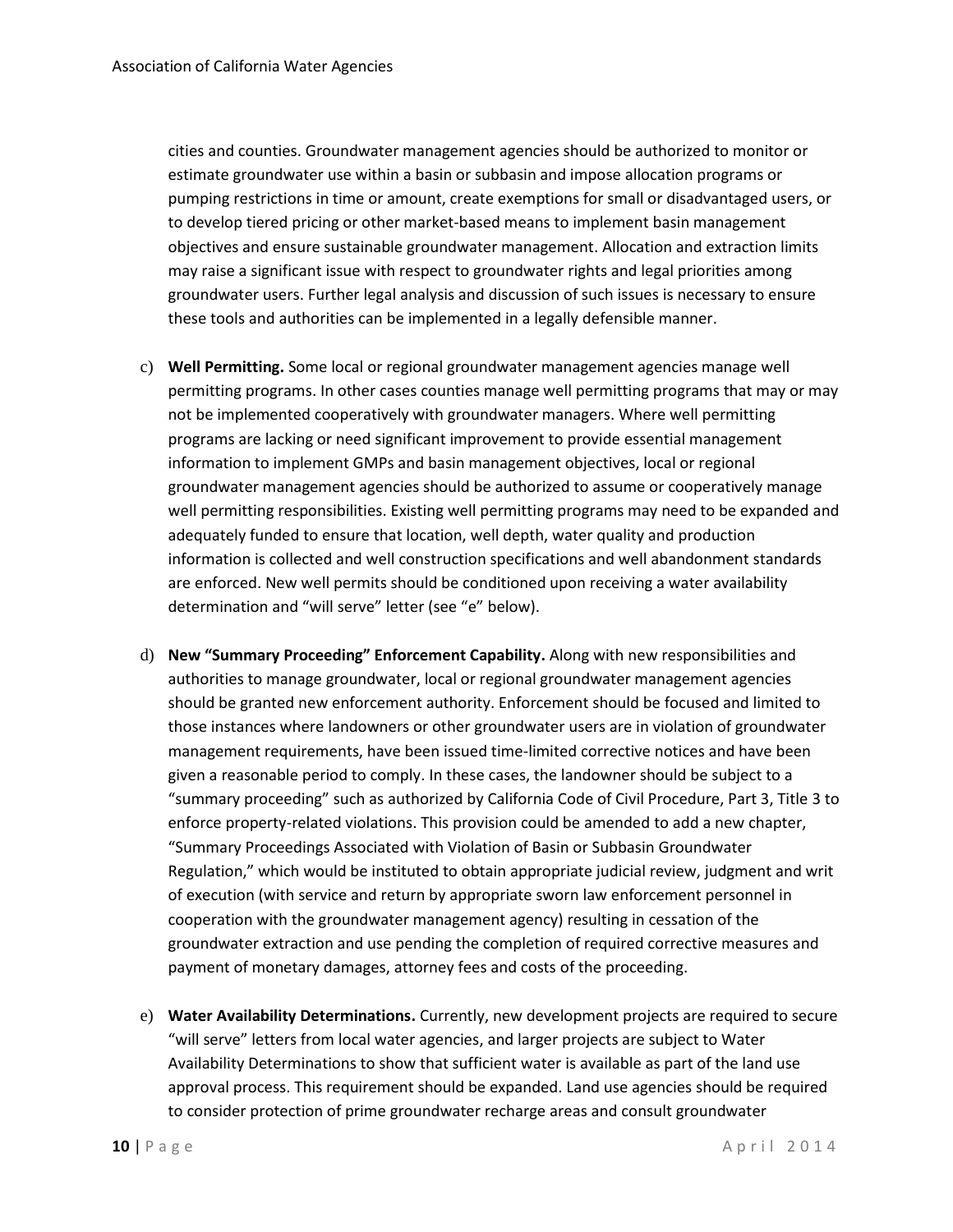management agencies regarding any significant groundwater-dependent development, including new permanent crop plantings, in order to obtain "will serve" letters and Water Availability Determinations.

- f) **GMP Consistency Determinations.** County and city general plans are currently required to consider the Urban Water Management Plans of water agencies within their jurisdictions. This requirement should be extended to GMPs for the basins or subbasins within their jurisdictions. In addition, groundwater management agencies should be authorized to issue "GMP Consistency Determinations" for all new proposed industrial, residential or agricultural development (including introduction of permanent crops) that may have a significant effect on groundwater resources. "GMP Consistency Determinations" should be used by the lead agency to inform project environmental impact assessments and discretionary land use approvals. Where new proposed groundwater use is determined to be inconsistent with the GMP and to impede attainment of sustainable groundwater management, it should be presumed to have a "significant adverse impact on the environment" under CEQA and either be mitigated or be subject to a Statement of Overriding Consideration by the lead agency.
- g) **Expedited LAFCO Formation Assistance.** In basins or subbasins in which there is no existing local and regional groundwater management agency, the applicable Local Area Formation Commission should be authorized to provide special technical assistance and an expedited timeline to facilitate the formation of such an agency. This process also should apply to existing groundwater management agencies that are required or seek to annex into their jurisdictions unmanaged lands overlying the subbasin or basin managed pursuant to their GMPs. The cost to provide this expedited agency formation assistance should be included in the new agency's administrative budget and assessment fees and reimbursed to the LAFCO within one year of the creation of the new agency.

#### **6. Ensure Adequate Funding**

The SWRCB and DWR should coordinate available funding and resources from the Governor's proposed budget to identify basins or subbasins lacking coverage by an existing comprehensive GMP (see Recommendation 2, above).

For basins or subbasins in which there are existing local or regional groundwater management agencies to prepare or revise and implement GMPs, required funding should be predominantly based on local or regional fees or assessments, assuming successful implementation of Recommendation 5a., regarding funding. Local or regional groundwater management agencies also should continue to supplement their funding through grants or loans from existing state and federal funding programs (especially if the basin or subbasin includes disadvantaged communities that are dependent upon groundwater that fails to meet public health standards).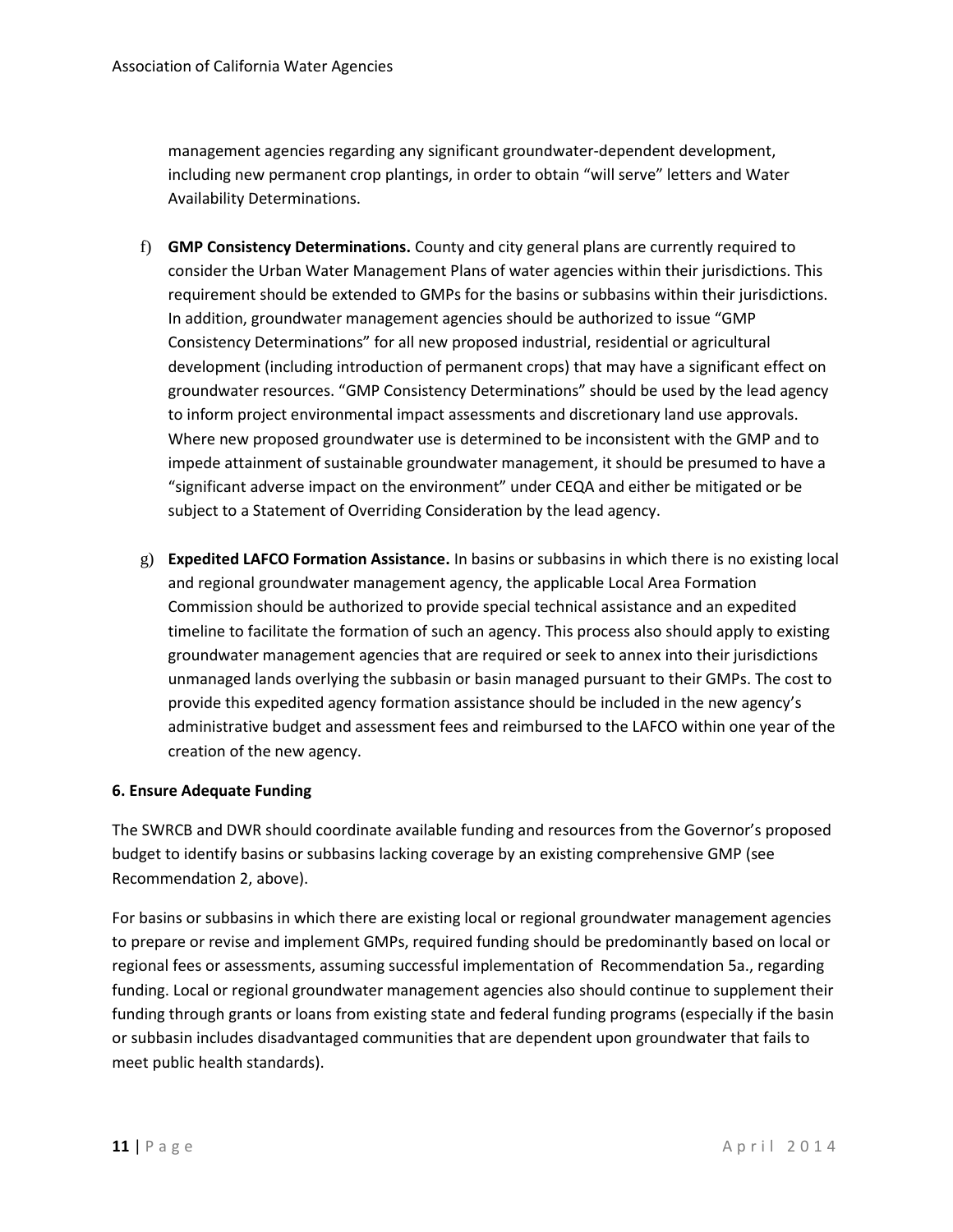ACWA opposes the imposition of a statewide water user fee or "public goods charge" but stands ready to work with the Administration to identify alternative ways to help ensure adequate funding for local and regional groundwater management agencies to implement their GMPs. ACWA acknowledges the constraints local agencies face in raising fees for needed groundwater management investments (e.g. Proposition 218) and is committed to a dialog about sustainable and integrated financing.

Finally, an additional funding source may be created during development of a new proposed state water bond, if approved by California voters. Significant bond funding could be targeted to create an incentive for development of new groundwater storage projects in basins or subbasins that have adopted GMPs and sustainability indicators that demonstrate sustainable groundwater management.

#### **7. Provide for State Backstop Authority When Local Action Has Not Occurred or Has Been Insufficient**

In those instances where there is no groundwater management agency in a basin or subbasin and where the local or regional entity does not develop or implement a compliant GMP within defined timelines, or where the local or regional entity fails to meet performance objectives set forth in an approved GMP, the SWRCB should hold a hearing for each basin or subbasin and invite affected local, regional and other stakeholders to present information to inform SWRCB decision-making regarding whether corrective action is necessary and likely to be most effective under the specific circumstances.

Based on the results of the hearing, the SWRCB should either 1) issue an order to a qualified local or regional agency that includes a compliance schedule for completion and implementation of a GMP that will result in progress toward sustainability; or 2) assign to a qualified third party the responsibility to develop and implement a compliant GMP under contract to the SWRCB and subject to final approval by the SWRCB. In either case, the SWRCB should be given authority to assess a fee sufficient to cover the cost of SWRCB administration, and any work by a third-party contractor. The fee should be collected by the local agency, and it should be clear that the fee is a "property-related fee."

During this period of plan development, the SWRCB should order that groundwater extraction be reduced throughout the subbasin as necessary to preserve the potential for achieving sustainable groundwater management within a 30-year timeframe. The SWRCB should be required to hold a hearing to develop a protocol or allow for alternatives to achieve the same reduction in demand to facilitate recovery of the basin.

SWRCB should return management to a new or existing qualified local or regional agency as soon as practicable after a reasonable demonstration of willingness, organization and financial capacity has been made.

#### **8. Remove Impediments to Water Supply Reliability**

Sustainable groundwater management in California depends on creating more opportunities for robust conjunctive management of surface water resources. Many groundwater basins facing unsustainable overdraft conditions have depended on previously reliable surface water supplies that are no longer available. A significant number of these areas have lost surface supplies that were once conjunctively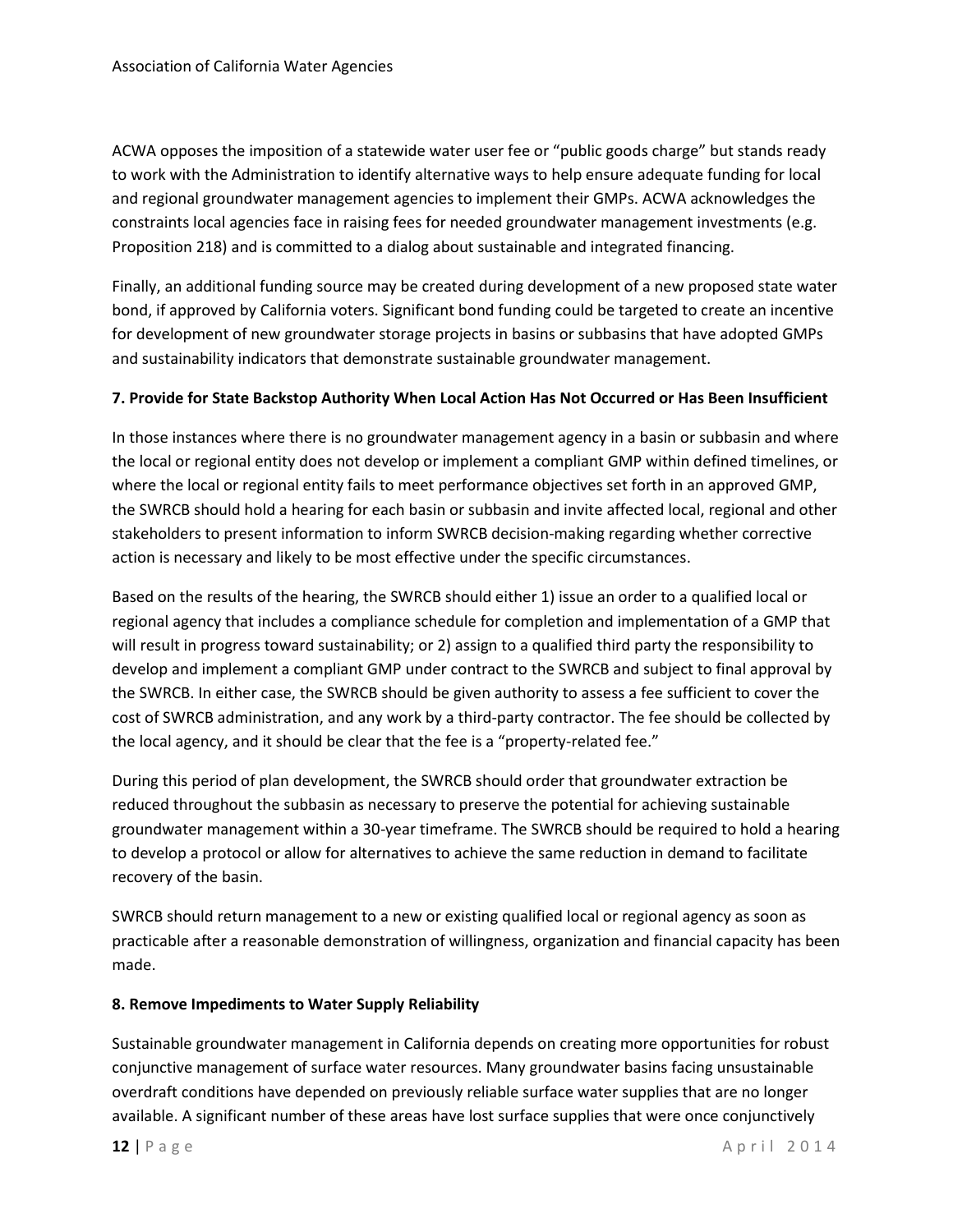managed but have now been reallocated to serve instream or other regulatory requirements in response to various judicial, state and federal mandates. Climate change will only intensify the need to recalibrate and reconcile surface and groundwater management strategies.

As an illustration, water conveyed through the Delta for delivery to areas on the west side of the San Joaquin Valley and the Tulare Basin has been greatly reduced over the past 20 years due to a variety of regulatory actions. Those deliveries – and deliveries to Southern California and parts of the Bay Area, as well -- were designed in part to remedy overdraft conditions recognized many years ago. Both the state and federal governments, as operators of the State Water Project and the federal Central Valley Project, respectively, have reduced the reliability and average amount of deliveries and thus have severely diminished the supplemental supplies historically available and incorporated into plans for conjunctive use in these areas. Similar changes and resulting ramifications have occurred in some portions of the east side of the San Joaquin Valley as well. The SWRCB and the Administration cannot divorce groundwater conditions and management from overall state water policy. Any public trust balancing by the SWRCB must weigh the value of surface water for groundwater replenishment and recharge to promote the state's interest in groundwater sustainability.

The SWRCB and DWR should identify ways to reduce impediments and regulatory barriers to facilitate more water transfers, increase stormwater and recycled water recharge, and provide significant funding and technical assistance to develop projects that restore conjunctive balance by facilitating new surface and groundwater storage and conveyance projects statewide.

#### **IV. Statement of Commitment**

ACWA and its member agencies have demonstrated a history of strong leadership in confronting and embracing needed changes to manage our groundwater resources in California. ACWA is committed to working with the state and with urban and agricultural water users, growers and landowners, environmental and disadvantaged community interests, and other stakeholders on an effective approach to promote and achieve sustainable groundwater management throughout California.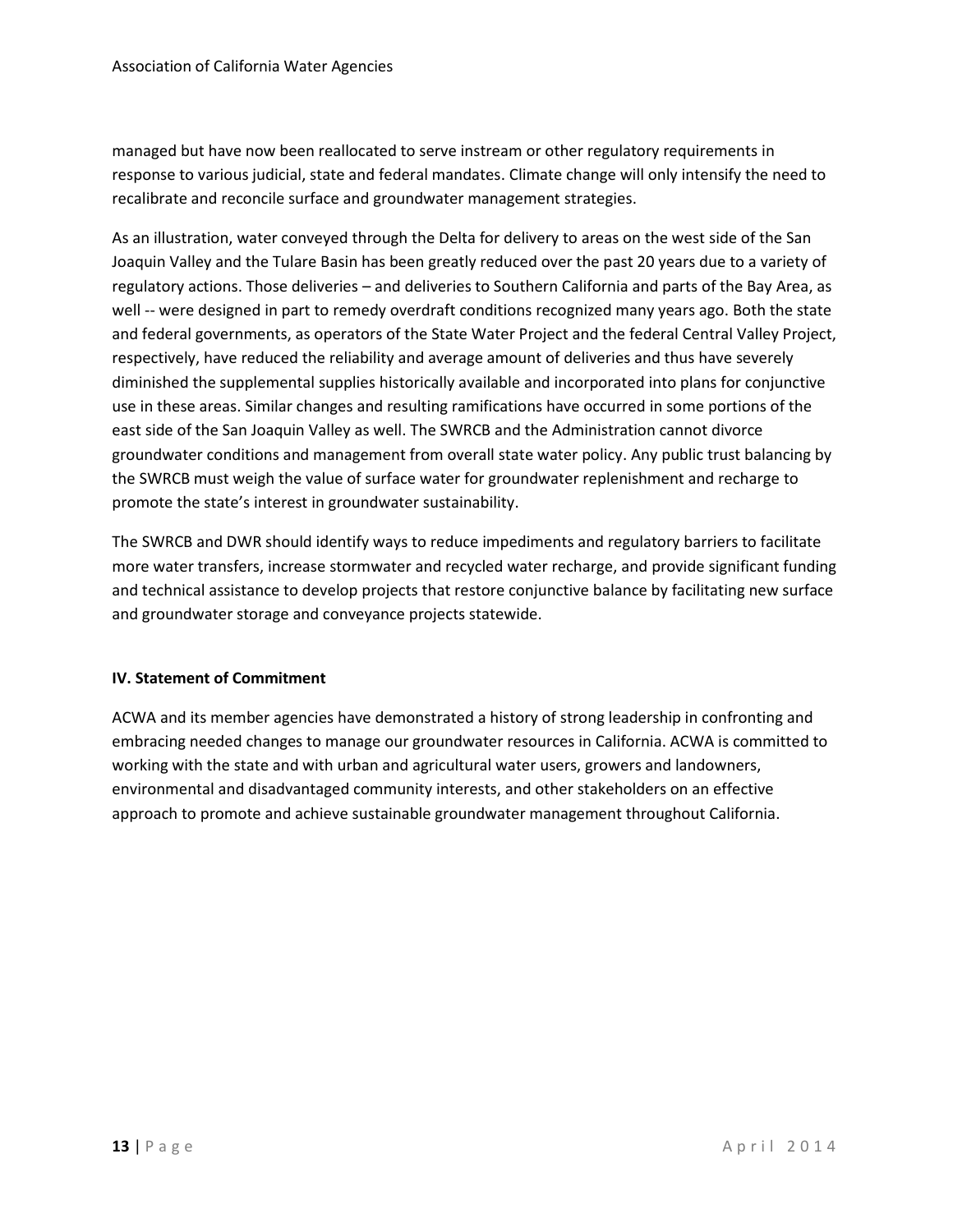

# ACWA Groundwater Sustainability Task Force

| Randy Record, Chair    | <b>Eastern Municipal Water District</b>               |
|------------------------|-------------------------------------------------------|
| David Orth, Vice Chair | <b>Kings River Conservation District</b>              |
| <b>Roland Sanford</b>  | <b>Hidden Valley Lake Community Services District</b> |
| Stan Wangberg          | Anderson-Cottonwood Irrigation District               |
| <b>Bill George</b>     | El Dorado Irrigation District                         |
| Rob Roscoe             | Sacramento Suburban Water District                    |
| Jill Duerig            | Zone 7 Water Agency                                   |
| <b>Matthew Hurley</b>  | Angiola Water District                                |
| William Taube          | Wheeler Ridge-Maricopa Water Storage District         |
| Michael Touhey         | Upper San Gabriel Valley Municipal Water District     |
| <b>Craig Ewing</b>     | <b>Desert Water Agency</b>                            |
| Gary Arant             | <b>Valley Center Municipal Water District</b>         |
| Greg Zlotnick          | San Luis & Delta-Mendota Water Authority              |
| Thad Bettner           | <b>Glenn-Colusa Irrigation District</b>               |
|                        |                                                       |